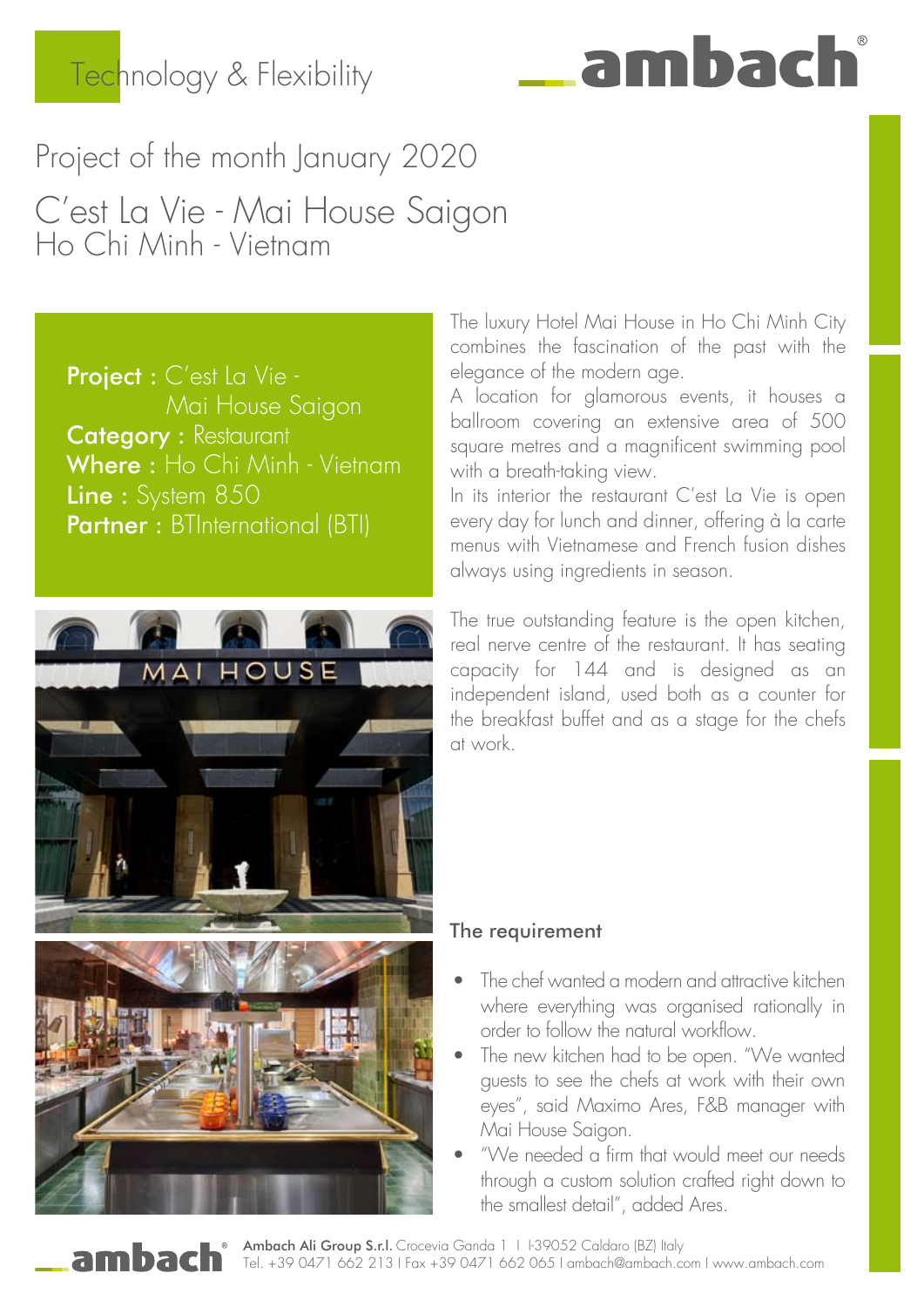## Technology & Flexibility





#### The solution

- • When it was contacted, the international consultancy BTInternational (BTI) was tackling a layout already designed by other consultants. "We started by pinpointing a series of crucial problems on the basis of which we rethought the layout in order to better meet the client's needs", explained Le Van Ha, CEO of BTI.
- A cooking island from the Ambach System 850 line was therefore designed with hygienic one-piece worktop and equipped with a fryer, an electric pasta cooker, gas grill for barbecue and a wok built into the cooking block.
- Produced in the exclusive Ambach colour range, the finishing touches include coloured control panels, side panels and doors, brass control knobs and a brass rail. BTI also supplied made-to-measure stainlesssteel articles for the rest of the kitchen, including extractor hoods, cabinets, sinks, shelves and trolleys, as well as refrigeration equipment such as cellars, display units, refrigerators and freezers.
- BTI supplied also all the kitchen and bar equipment, including the main hotel kitchen and the open kitchen of C'est La Vie, also supervising installation and after-sales service. "I had never worked before with Ambach and Mai House Saigon was the perfect place to start", commented Le Van Ha.